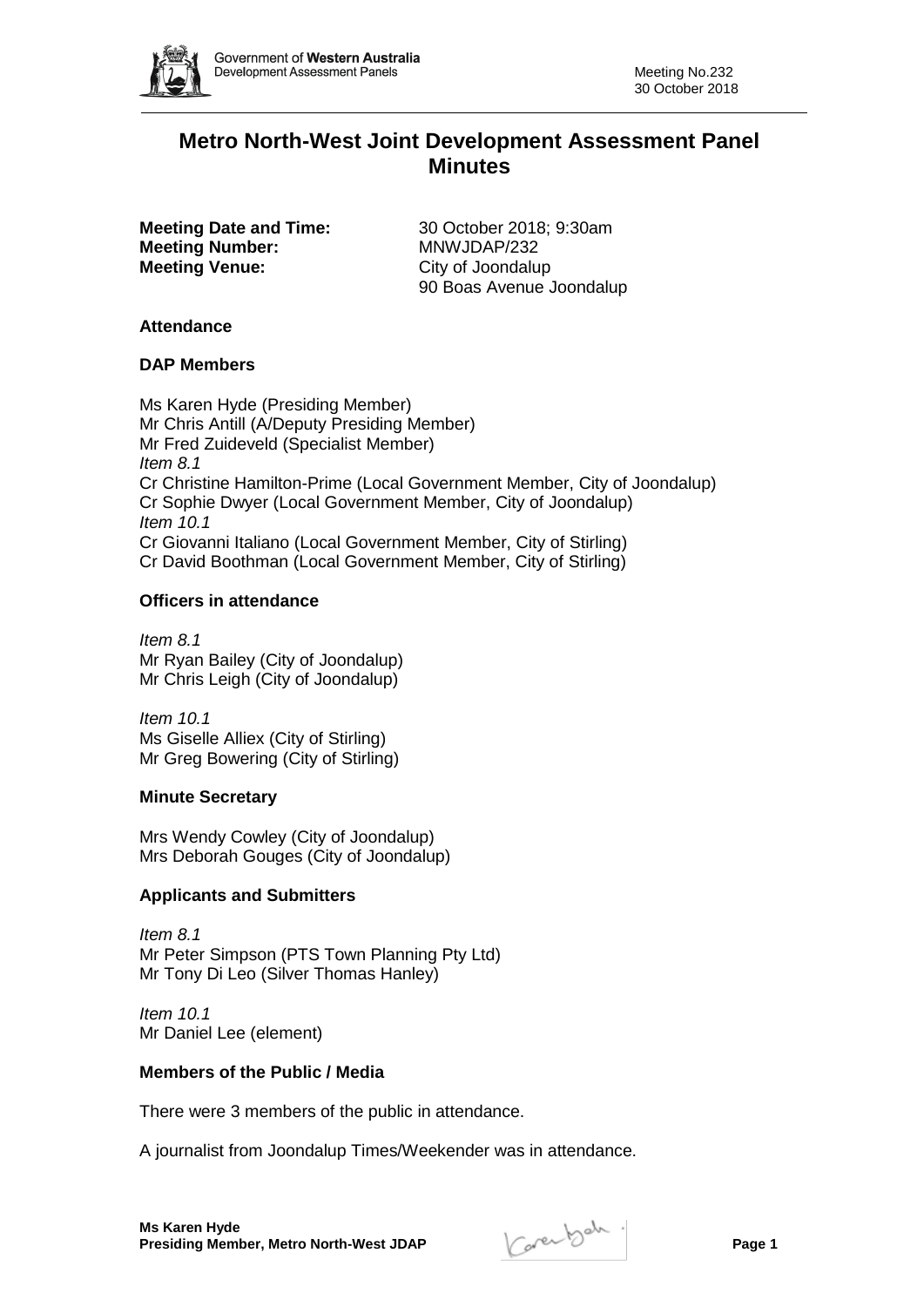

# **1. Declaration of Opening**

The Presiding Member declared the meeting open at 9.26am on 30 October 2018 and acknowledged the past and present traditional owners and custodians of the land on which the meeting was being held.

The Presiding Member announced the meeting would be run in accordance with the DAP Standing Orders 2017 under the *Planning and Development (Development Assessment Panels) Regulations 2011*.

The Presiding Member advised that in accordance with Section 5.16 of the DAP Standing Orders 2017 which states *'A person must not use any electronic, visual or audio recording device or instrument to record the proceedings of the DAP meeting unless the Presiding Member has given permission to do so.',* the meeting would not be recorded.

### **2. Apologies**

Ms Sheryl Chaffer (Deputy Presiding Member) Cr Philippa Taylor (Local Government Member, City of Joondalup)

# **3. Members on Leave of Absence**

DAP Member, Ms Sheryl Chaffer has been granted leave of absence by the Director General for the period of 24 October 2018 to 1 November 2018 inclusive.

DAP Member, Cr Philippa Taylor has been granted leave of absence by the Director General for the period of 8 October 2018 to 30 October 2018 inclusive.

#### **4. Noting of Minutes**

DAP members noted that signed minutes of previous meetings are available on the [DAP website.](https://www.planning.wa.gov.au/7578.aspx)

#### **5. Declaration of Due Consideration**

All members declared that they had duly considered the documents.

#### **6. Disclosure of Interests**

DAP Member, Cr Christine Hamilton-Prime, declared an impartiality interest in item 8.1 as she is a graduate of Edith Cowan University.

In accordance with section 4.6.1 and 4.6.2 of the DAP Standing Orders 2017, the Presiding Member determined that the member listed above, who had disclosed an impartiality interest, was permitted to participate in discussion and voting on the items.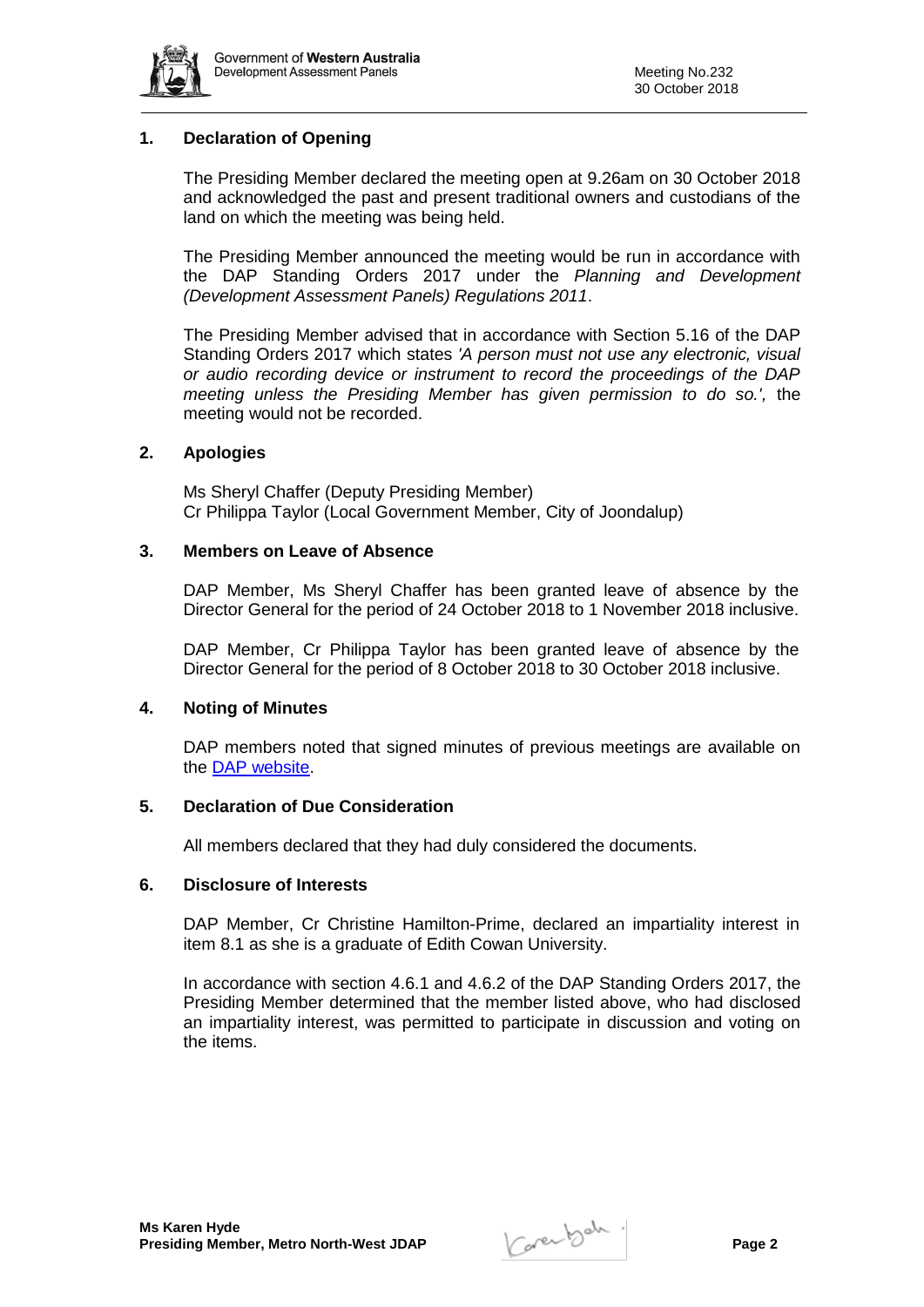

# **7. Deputations and Presentations**

**7.1** Mr Peter Simpson (PTS Town Planning Pty Ltd) and Mr Tony Di Leo (Silver Thomas Hanley) responded to questions from the panel in relation to Item 8.1.

*The presentation at Item 7.1 was heard prior to the application at Item 8.1.*

# **PROCEDURAL MOTION**

**Moved by:** Ms Karen Hyde **Seconded by:** Mr Fred Zuideveld

That the application at Item 10.1 be heard prior to the application at Item 8.1.

**REASON:** The application had been considered by the panel on a number of previous occasions, the applicant had not requested a presentation and the item was regarded to be a matter which could be dealt with in an efficient manner, thus allowing attendees for that item to be excused from the remainder of the meeting.

### **The Procedural Motion was put and CARRIED UNANIMOUSLY.**

### **8. Form 1 – Responsible Authority Reports – DAP Application**

| 8.1 | <b>Property Location:</b>       | Lot 9000 (69) Lakeside Drive, Joondalup       |
|-----|---------------------------------|-----------------------------------------------|
|     | <b>Development Description:</b> | New Science Building (Edith Cowan University) |
|     | Applicant:                      | Mr Peter Simpson (PTS Town Planning Pty Ltd)  |
|     | Owner:                          | Ms Maxine Plant and Mr Scott Henderson        |
|     |                                 | (Edith Cowan University)                      |
|     | Responsible Authority:          | City of Joondalup                             |
|     | DAP File No:                    | DAP/18/01483                                  |
|     |                                 |                                               |

#### **REPORT RECOMMENDATION**

**Moved by:** Cr Christine Hamilton-Prime **Seconded by:** Cr Sophie Dwyer

That the Metro North-West JDAP resolves to:

**Approve** DAP Application reference DAP/18/01483 and accompanying plans (Attachment 2) in accordance with the Metropolitan Region Scheme, Clause 68 of the *Planning and Development (Local Planning Schemes) Regulations 2015* and the provisions of the City of Joondalup *Local Planning Scheme No. 3*, subject to the following conditions:

# **Conditions**

- 1. This decision constitutes planning approval only and is valid for a period of two years from the date of approval. If the subject development is not substantially commenced within the two year period, the approval shall lapse and be of no further effect.
- 2. This approval relates to the 'Educational establishment', 'Office' and associated works only, as indicated on the approved plans. It does not relate to any other development on the lot.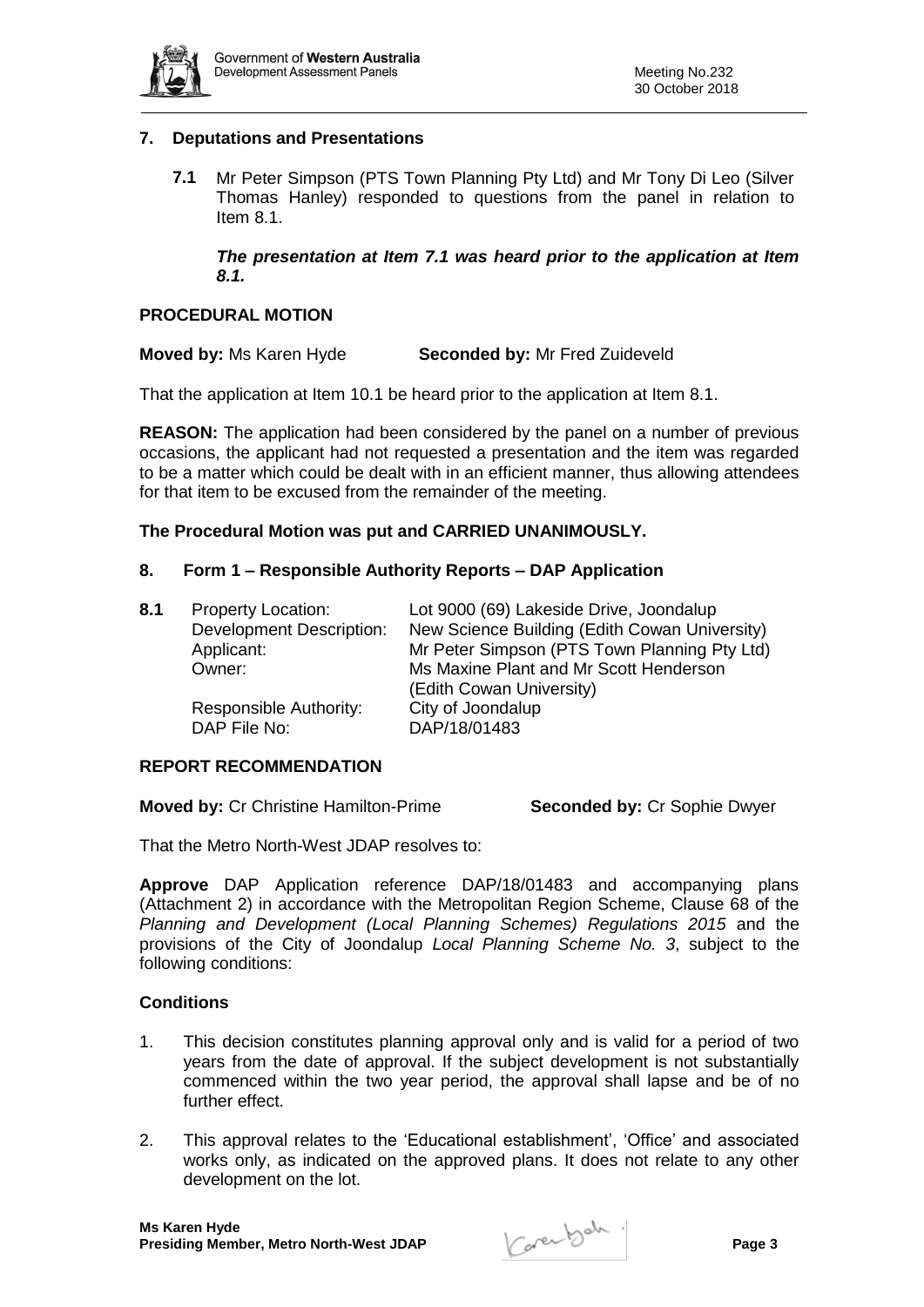

- 3. All stormwater shall be collected on-site and disposed of in a manner acceptable to the City.
- 4. A Construction Management Plan being submitted to and approved by the City prior to the commencement of development. The management plan shall detail how it is proposed to manage:
	- all forward works for the site;
	- the delivery of materials and equipment to the site;
	- the storage of materials and equipment on the site;
	- the parking arrangements for the contractors and subcontractors;
	- the management of sand and dust during the construction process;
	- any natural vegetation to be retained and the proposed manner in which this will be managed;
	- other matters likely to impact on the surrounding properties.

Development shall be undertaken in accordance with this approved plan.

- 5. The car parking bays, driveways and access points shown on the approved plans are to be designed, constructed, drained and marked in accordance with the Australian Standard for Off-street Car Parking (AS/NZS2890.1 2004), Off-street Parking for People with Disabilities (AS/NZS2890.6 2009) and Off-street Commercial Vehicle Facilities (AS2890.2:2002), prior to the occupation of the development. These bays are to be thereafter maintained to the satisfaction of the City.
- 6. Any proposed building plant and equipment, including air conditioning units, piping, ducting and water tanks shall be located so as to minimise any visual and noise impact on surrounding landowners, and screened from view from University Drive, and where practicable from adjoining buildings. Details shall be submitted to and approved by the City prior to the commencement of development. Development shall be in accordance with these approved details.
- 7. A full schedule of colours and materials for all exterior parts of the building, including details of the building's eastern entry treatment shall be submitted to and approved by the City prior to the commencement of development. Development shall be in accordance with the approved schedule and all external materials and finishes shall be maintained to a high standard, including being free of vandalism, to the satisfaction of the City.
- 8. Detailed landscaping plans shall be submitted to and approved by the City prior to the commencement of development. These landscaping plans are to indicate the proposed landscaping treatment(s) of the subject site and the adjoining road verge(s), and shall:
	- be drawn at an appropriate scale of either 1:100, 1:200 or 1:500;
	- provide all details relating to paving, treatment of verges and tree planting within the car park;
	- provide a minimum of one shade tree per four car bays within new car parking areas;
	- provide further detail of the development's main entry landscaping concept;
	- indicate any natural vegetation to be retained and the proposed manner in which this will be managed;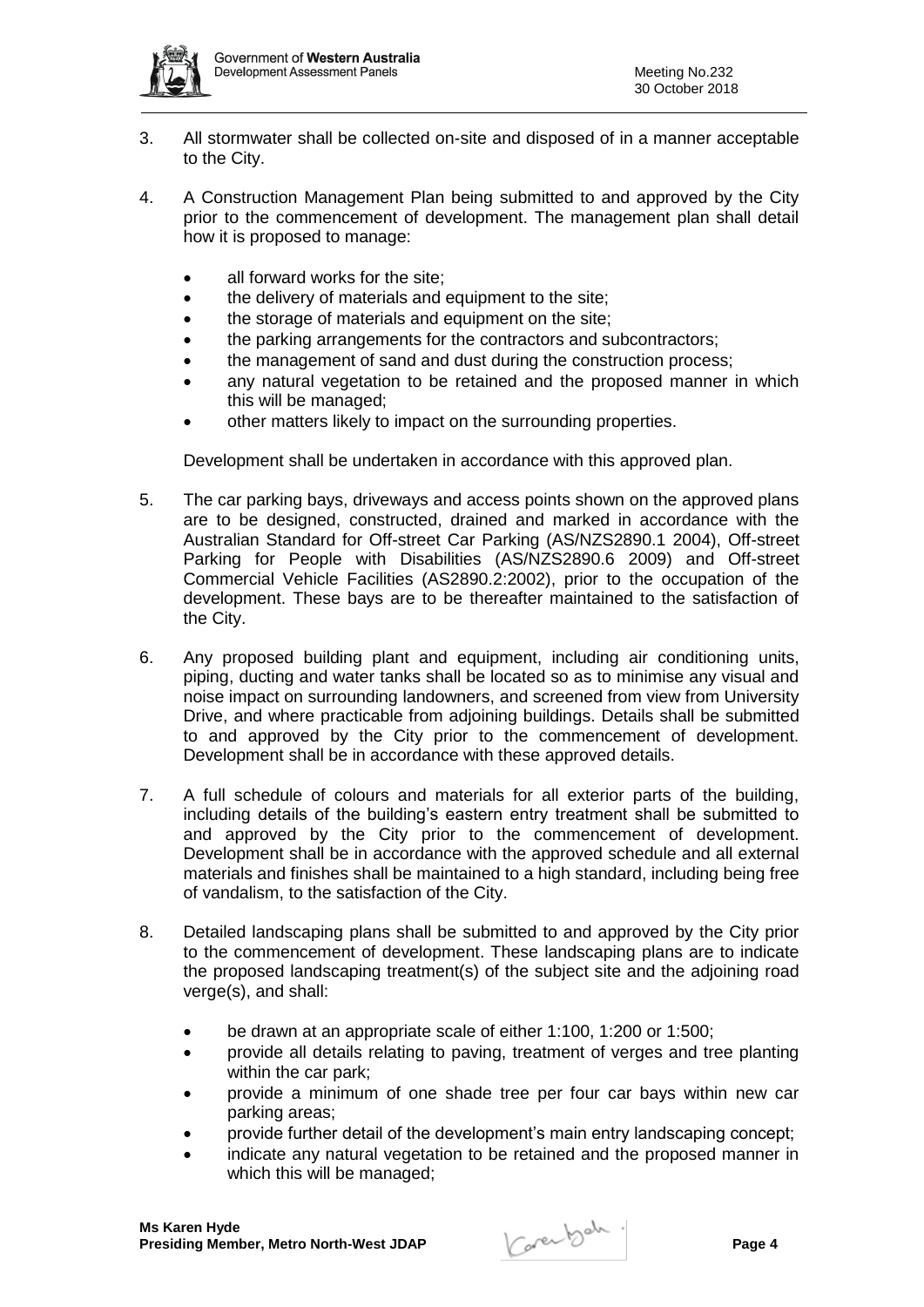

- show spot levels and/or contours of the site;
- be based on water sensitive urban design principles to the satisfaction of the City;
- be based on Designing out Crime principles to the satisfaction of the City;
- show all irrigation design details.

Landscaping and reticulation within the site and adjacent verges shall be established in accordance with the approved landscaping plans, Australian Standards and best trade practice prior to the development first being occupied and thereafter maintained to the satisfaction of the City.

### **Advice Notes**

- 1. All Bin Storage Areas are to be designed and equipped to the satisfaction of the City. Each bin area shall be provided with a hose cock and have a concrete floor graded to a 100mm industrial floor waste gully connected to sewer.
- 2. Any mechanical ventilation for the development shall comply with Australian Standard 1668.2, particularly in regard to air flow and the location of exhaust air discharges.
- 3. In relation to the approved land uses, the City of Joondalup *Local Planning Scheme No. 3* defines 'Educational establishment' as "premises used for the purposes of providing education including premises used for a school, higher education institution, business college, academy or other educational institution".
- 4. In relation to the approved land uses, the City of Joondalup *Local Planning Scheme No. 3* defines 'Office' as "premises used for administration, clerical, technical, professional or similar business activities".

#### **AMENDING MOTION 1**

**Moved by:** Mr Fred Zuideveld **Seconded by:** Ms Karen Hyde

That new condition 9 be added to read as follows:

*A Refuse Management Plan shall be submitted by the applicant and approved by the City prior to the commencement of development. The Management Plan shall detail the method of collection and access to the building to the satisfaction of the City.*

**REASON:** This new condition provides for detailed technical consideration of refuse management in a constrained location prior to commencement of the development, given that this detail was not provided with the application. Matters which may be assessed include collection timeframe, vehicle movement, any impact on amenity and any other related matters which can be adequately managed through a waste management plan.

# **The Amending Motion was put and CARRIED UNANIMOUSLY.**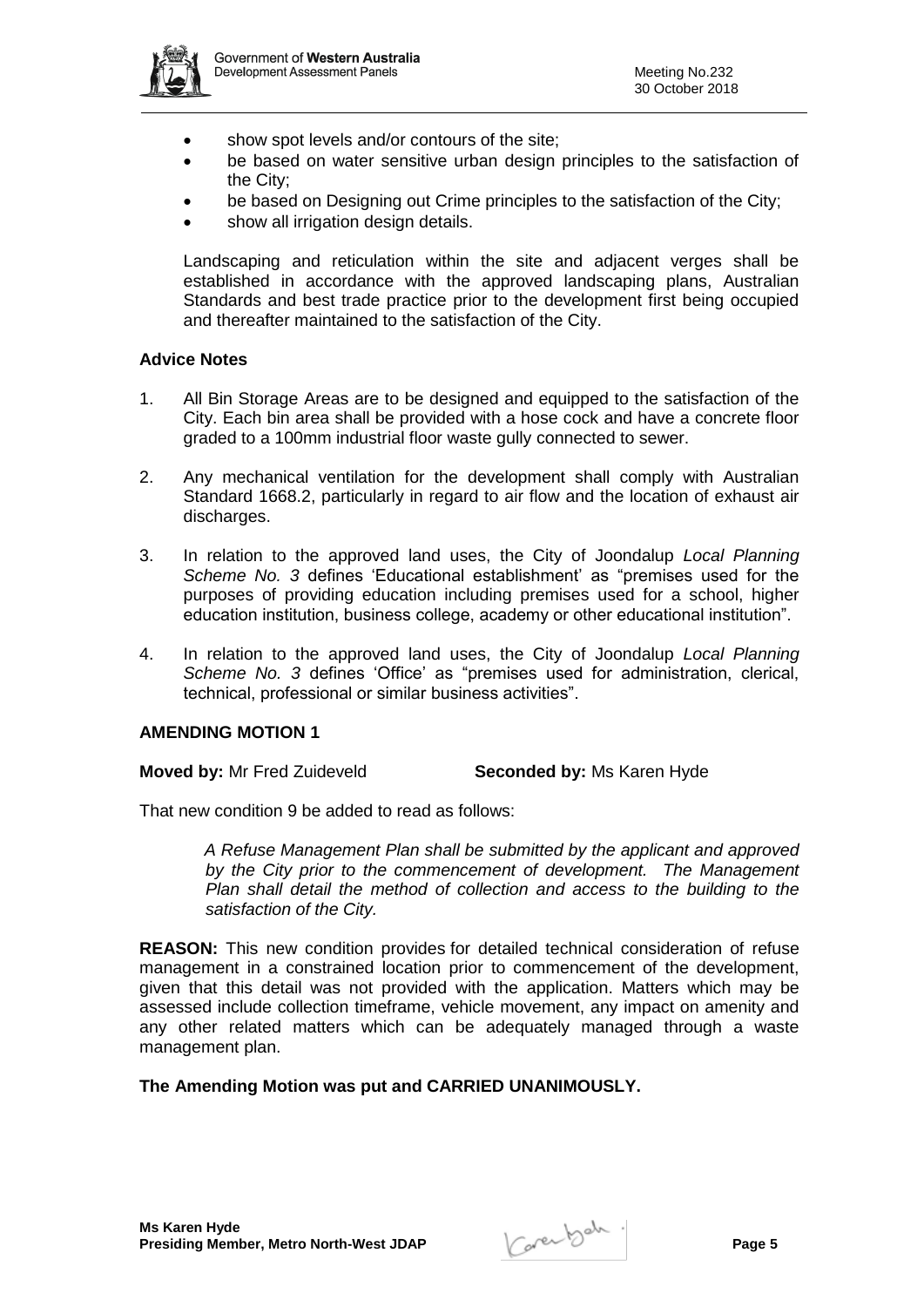

# **AMENDING MOTION 2**

**Moved by:** Ms Karen Hyde **Seconded by:** Cr Christine Hamilton-Prime

That condition 8, bullet point four, be amended to read as follows:

### *Provide further detail of the development's entry landscaping concept including the provision for improved pedestrian shade and amenity.*

**REASON:** The addition of these words ensures that the detailed landscape plan responds appropriately to provide adequate shade and shelter for pedestrian amenity on all entry pathways and building entrances as the Panel took the view that insufficient shade and shelter was depicted on the application plans.

### **The Amending Motion was put and CARRIED UNANIMOUSLY.**

### **REPORT RECOMMENDATION (AS AMENDED)**

That the Metro North-West JDAP resolves to:

**Approve** DAP Application reference DAP/18/01483 and accompanying plans (Attachment 2) in accordance with the Metropolitan Region Scheme, Clause 68 of the *Planning and Development (Local Planning Schemes) Regulations 2015* and the provisions of the City of Joondalup *Local Planning Scheme No. 3*, subject to the following conditions:

### **Conditions**

- 1. This decision constitutes planning approval only and is valid for a period of two years from the date of approval. If the subject development is not substantially commenced within the two year period, the approval shall lapse and be of no further effect.
- 2. This approval relates to the 'Educational establishment', 'Office' and associated works only, as indicated on the approved plans. It does not relate to any other development on the lot.
- 3. All stormwater shall be collected on-site and disposed of in a manner acceptable to the City.
- 4. A Construction Management Plan being submitted to and approved by the City prior to the commencement of development. The management plan shall detail how it is proposed to manage:
	- all forward works for the site;
	- the delivery of materials and equipment to the site;
	- the storage of materials and equipment on the site;
	- the parking arrangements for the contractors and subcontractors;
	- the management of sand and dust during the construction process;
	- any natural vegetation to be retained and the proposed manner in which this will be managed;
	- other matters likely to impact on the surrounding properties.

Development shall be undertaken in accordance with this approved plan.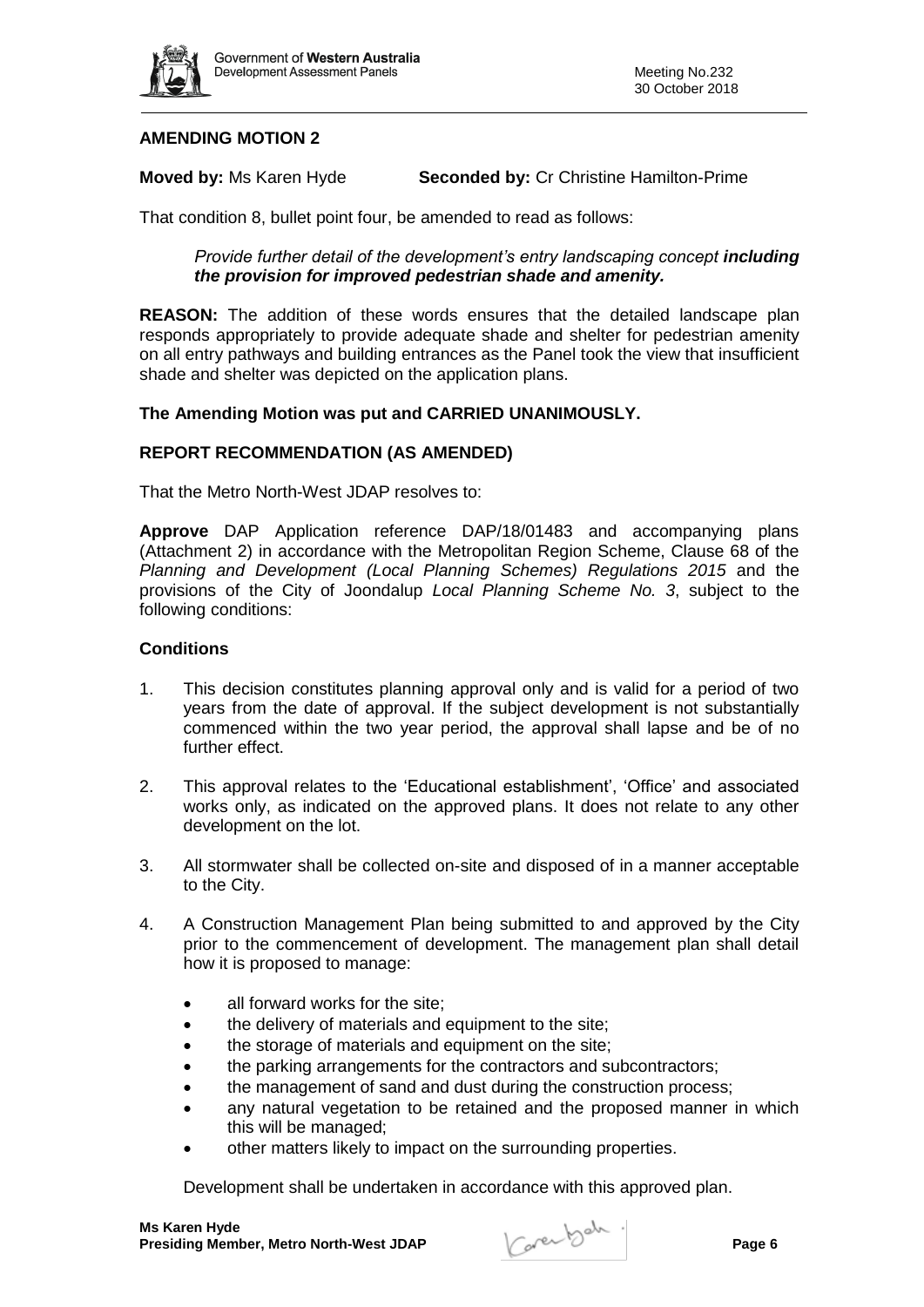

- 5. The car parking bays, driveways and access points shown on the approved plans are to be designed, constructed, drained and marked in accordance with the Australian Standard for Off-street Car Parking (AS/NZS2890.1 2004), Off-street Parking for People with Disabilities (AS/NZS2890.6 2009) and Off-street Commercial Vehicle Facilities (AS2890.2:2002), prior to the occupation of the development. These bays are to be thereafter maintained to the satisfaction of the City.
- 6. Any proposed building plant and equipment, including air conditioning units, piping, ducting and water tanks shall be located so as to minimise any visual and noise impact on surrounding landowners, and screened from view from University Drive, and where practicable from adjoining buildings. Details shall be submitted to and approved by the City prior to the commencement of development. Development shall be in accordance with these approved details.
- 7. A full schedule of colours and materials for all exterior parts of the building, including details of the building's eastern entry treatment shall be submitted to and approved by the City prior to the commencement of development. Development shall be in accordance with the approved schedule and all external materials and finishes shall be maintained to a high standard, including being free of vandalism, to the satisfaction of the City.
- 8. Detailed landscaping plans shall be submitted to and approved by the City prior to the commencement of development. These landscaping plans are to indicate the proposed landscaping treatment(s) of the subject site and the adjoining road verge(s), and shall:
	- be drawn at an appropriate scale of either 1:100, 1:200 or 1:500;
	- provide all details relating to paving, treatment of verges and tree planting within the car park;
	- provide a minimum of one shade tree per four car bays within new car parking areas;
	- provide further detail of the development's entry landscaping concept including the provision for improved pedestrian shade and amenity;
	- indicate any natural vegetation to be retained and the proposed manner in which this will be managed;
	- show spot levels and/or contours of the site;
	- be based on water sensitive urban design principles to the satisfaction of the City;
	- be based on Designing out Crime principles to the satisfaction of the City:
	- show all irrigation design details.

Landscaping and reticulation within the site and adjacent verges shall be established in accordance with the approved landscaping plans, Australian Standards and best trade practice prior to the development first being occupied and thereafter maintained to the satisfaction of the City.

9. A Refuse Management Plan shall be submitted by the applicant and approved by the City prior to the commencement of development. The Management Plan shall detail the method of collection and access to the building to the satisfaction of the City.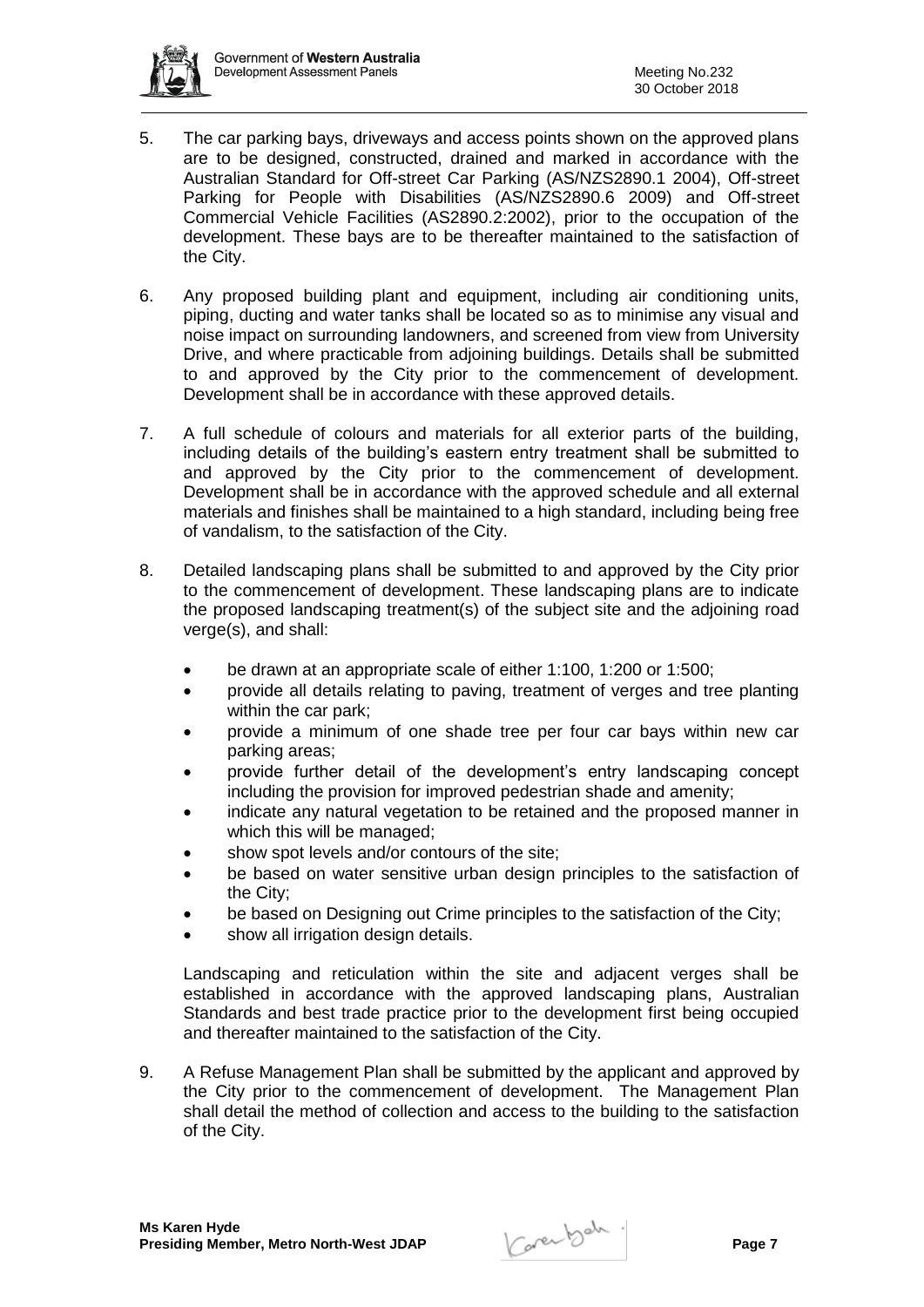

# **Advice Notes**

- 1. All Bin Storage Areas are to be designed and equipped to the satisfaction of the City. Each bin area shall be provided with a hose cock and have a concrete floor graded to a 100mm industrial floor waste gully connected to sewer.
- 2. Any mechanical ventilation for the development shall comply with Australian Standard 1668.2, particularly in regard to air flow and the location of exhaust air discharges.
- 3. In relation to the approved land uses, the City of Joondalup *Local Planning Scheme No. 3* defines 'Educational establishment' as "premises used for the purposes of providing education including premises used for a school, higher education institution, business college, academy or other educational institution".
- 4. In relation to the approved land uses, the City of Joondalup *Local Planning Scheme No. 3* defines 'Office' as "premises used for administration, clerical, technical, professional or similar business activities".

**REASON:** In accordance with details contained in the Responsible Authority Report and Amending Motions.

**The Report Recommendation (as amended) was put and CARRIED UNANIMOUSLY.**

**9. Form 2 – Responsible Authority Reports – Amending or cancelling DAP development approval**

Nil

#### **10. Appeals to the State Administrative Tribunal**

| 10.1 | <b>Property Location:</b>              | Lot 18 (6) Wanneroo Road, Yokine<br>Development Description: Alterations and Additions to Shopping Centre<br>(Amendments to DA16/1817 & DA17/0067) |
|------|----------------------------------------|----------------------------------------------------------------------------------------------------------------------------------------------------|
|      | Applicant:                             | (Dog Swamp)<br>Mr Daniel Lees (element)                                                                                                            |
|      | Owner:                                 | Mr John Newby<br>(The Trust Company (Australia) Ltd)                                                                                               |
|      | Responsible Authority:<br>DAP File No: | City of Stirling<br>DAP/16/01108                                                                                                                   |

#### **REPORT RECOMMENDATION**

| Moved by: Ms Karen Hyde | <b>Seconded by: Mr Chris Antill</b> |
|-------------------------|-------------------------------------|
|-------------------------|-------------------------------------|

That the Metro North-West Joint Development Assessment Panel, pursuant to section 31 of the *State Administrative Tribunal Act 2004* in respect of SAT application DR 420 of 2017, resolves to:

**Reconsider** its decision dated 28 March 2018 and **approve** DAP Application reference DAP/16/01108 and accompanying plans (Attachment 1) in accordance with Clause 68 of the *Planning and Development (Local Planning Schemes) Regulations 2015* and the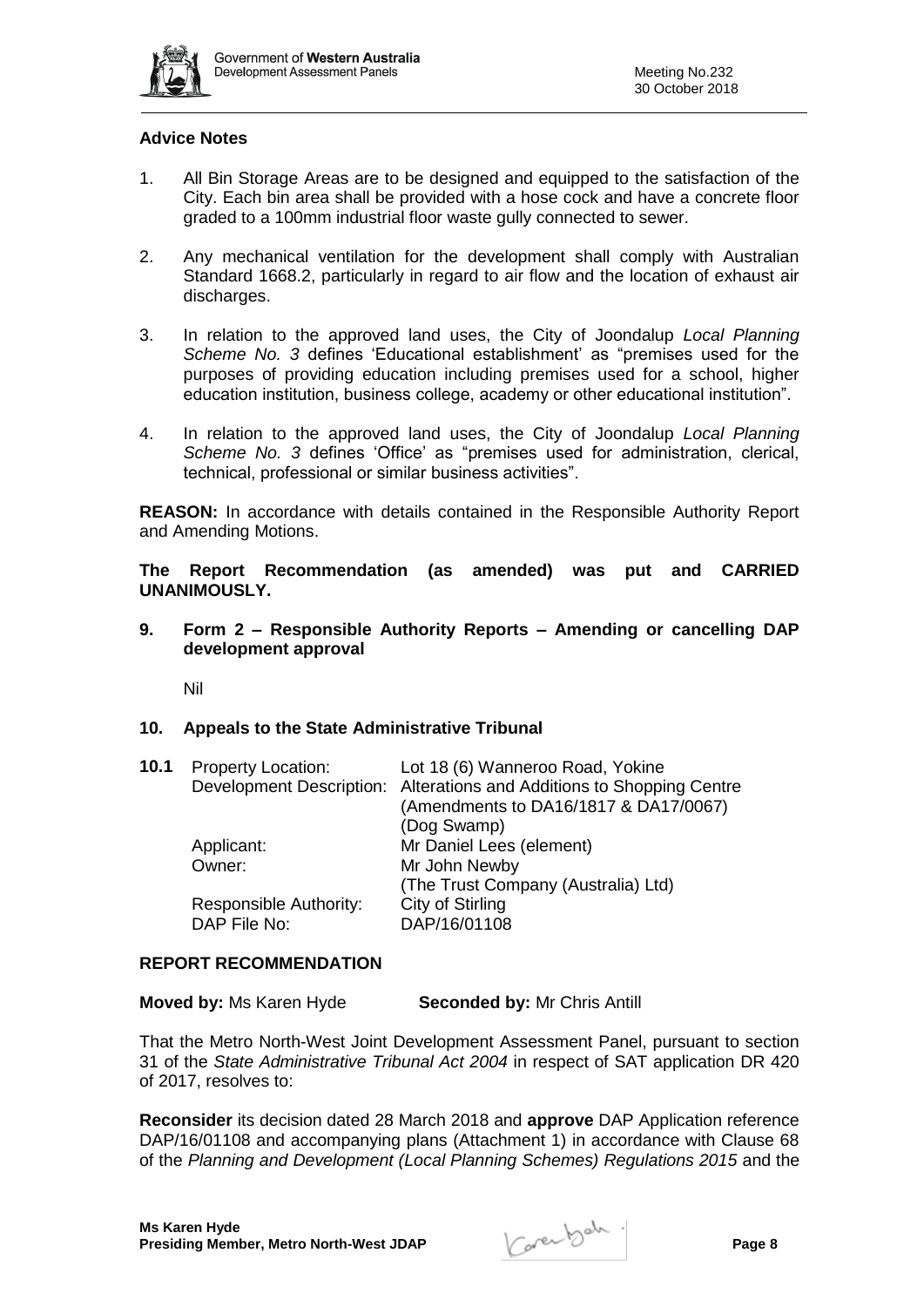

provisions of Clause 10.3 of the City of Stirling's Local Planning Scheme No.3, with the following variation:

1. Delete Condition 4

**REASON:** In accordance with details contained in the Responsible Authority Report.

# **The Report Recommendation was put and CARRIED (3/2).**

- For: Ms Karen Hyde Mr Chris Antill Mr Fred Zuideveld
- Against: Cr Giovanni Italiano Cr David Boothman

*Cr Giovanni Italiano and Cr David Boothman left the panel at 9.38am. Cr Christine Hamilton-Prime and Cr Sophie Dwyer joined the panel at 9.38am.*

The Presiding Member noted the following State Administrative Tribunal Applications –

| <b>Current Applications</b> |                           |                                    |  |  |  |  |
|-----------------------------|---------------------------|------------------------------------|--|--|--|--|
| LG Name                     | <b>Property Location</b>  | <b>Application Description</b>     |  |  |  |  |
| of<br>City                  | Lots 348 and 347 (50 and  | Construction of fourteen<br>(14)   |  |  |  |  |
| Joondalup                   | 52) Littorina Avenue,     | multiple dwellings                 |  |  |  |  |
|                             | Heathridge                |                                    |  |  |  |  |
| City<br>of                  | Lot 125 (1) & 126 (3)     | Fourteen (14) Multiple Dwellings   |  |  |  |  |
| Joondalup                   | Chipala Court, Edgewater  |                                    |  |  |  |  |
| of<br>City                  | Lot 140 (81) Ghost Gum    | Proposed Child Care, Service       |  |  |  |  |
| Wanneroo                    | Boulevard, Banksia Grove  | Station, Showrooms, Veterinary     |  |  |  |  |
|                             |                           | Consulting, Drive Through and      |  |  |  |  |
|                             |                           | Take Away Food Outlets             |  |  |  |  |
| City of Stirling            | Lot 18 (6) Wanneroo Road, | Extension to the Shopping Centre   |  |  |  |  |
|                             | Yokine                    | (Dog Swamp)                        |  |  |  |  |
| City of Stirling            | Lot 157 (2A) Sanderling   | <b>Mixed Use Development</b>       |  |  |  |  |
|                             | Street, and Lot 604 (114) |                                    |  |  |  |  |
|                             | Cedric Street Stirling WA |                                    |  |  |  |  |
|                             | 6021                      |                                    |  |  |  |  |
| City of Stirling            | 101 (191) Balcatta<br>Lot | Extension to the Existing Bunnings |  |  |  |  |
|                             | Road, Balcatta            | Warehouse                          |  |  |  |  |
| City of Stirling            | Lot 14691 (2) Plantation  | <b>Retirement Complex</b>          |  |  |  |  |
|                             | Street, Menora            | (Bethanie Aged Care)               |  |  |  |  |
| City of Stirling            | Lot 100 (304) Scarborough | Motor Vehicle Sales and Repair     |  |  |  |  |
|                             | Beach Road, Osborne Park  |                                    |  |  |  |  |

# **11. General Business / Meeting Close**

The Presiding Member announced that in accordance with Section 7.3 of the DAP Standing Orders 2017 only the Presiding Member may publicly comment on the operations or determinations of a DAP and other DAP members should not be approached to make comment.